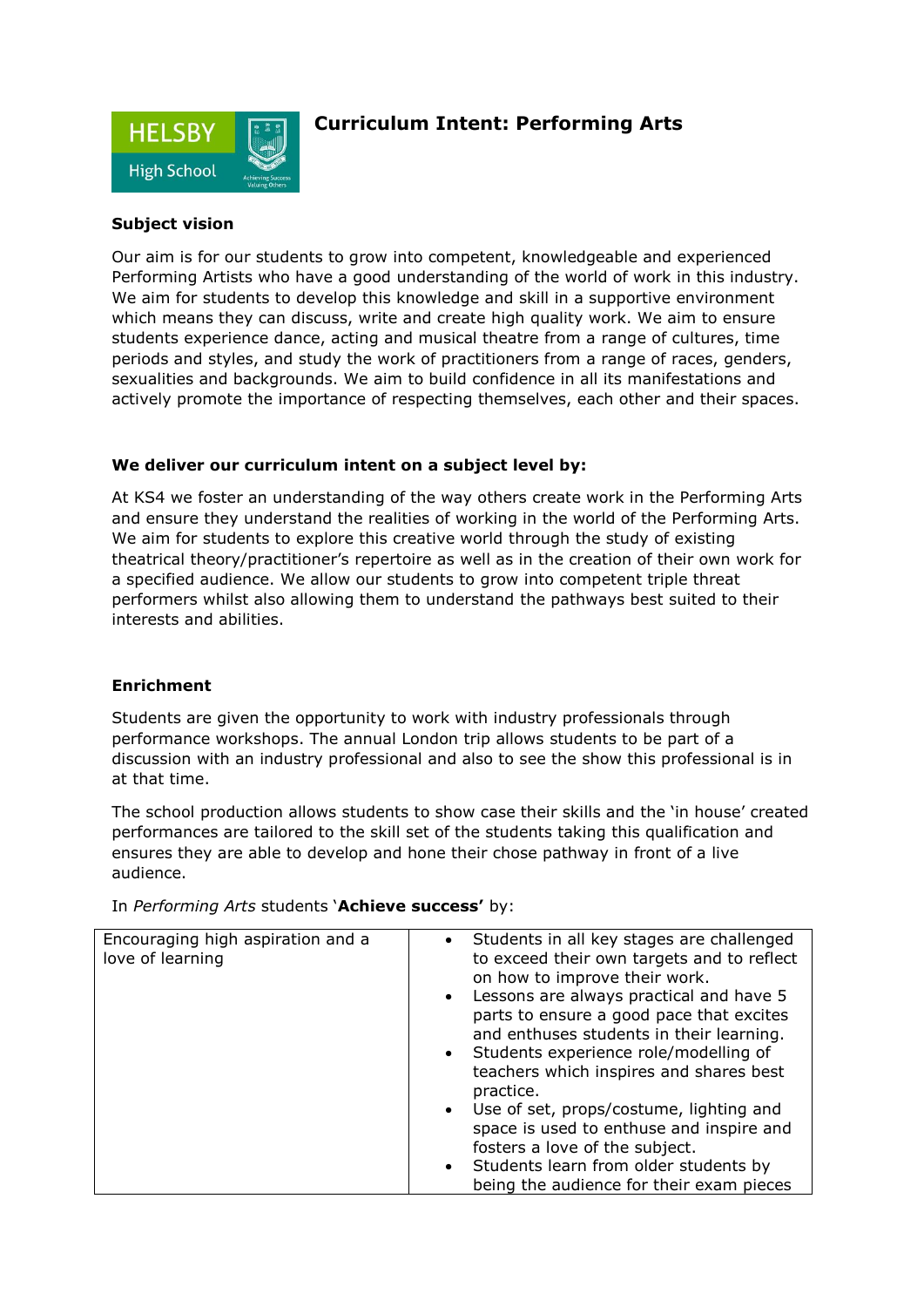|                                   |           | ensuring they aspire to achieve as highly.  |
|-----------------------------------|-----------|---------------------------------------------|
| Maximising progress and potential | $\bullet$ | Students enjoy a curriculum tailored to     |
|                                   |           | their abilities and interests, developing   |
|                                   |           | inherent skills and therefore bringing      |
|                                   |           | about more rapid progress.                  |
|                                   | $\bullet$ | Students experience a variety of feedback   |
|                                   |           | techniques to identify their potential and  |
|                                   |           | uncover areas where further progress can    |
|                                   |           | be made.                                    |
|                                   |           |                                             |
| Providing rewarding learning      | $\bullet$ | Students experience Performing Arts from    |
| experiences                       |           | the point of view of all types of theatre   |
|                                   |           | makers and use the growing facilities to    |
|                                   |           | explore how to craft these areas of         |
|                                   |           | theatre making.                             |
|                                   |           | The learning of students is balanced        |
|                                   |           | between the study of Performing Arts as     |
|                                   |           | a subject in its own right and Performing   |
|                                   |           | Arts which facilitates learning about range |
|                                   |           | of multi-cultural, historical and PHSCE     |
|                                   |           | style projects.                             |
|                                   |           | Students of all key stages experience       |
|                                   |           | making a finished piece of theatre with     |
|                                   |           |                                             |
|                                   |           | costume, lighting and props.                |
|                                   |           | Immersive Performing Arts experiences       |
|                                   |           | at all key stages allow students to learn   |
|                                   |           | in new and exciting ways.                   |
| Offering diverse opportunities    | $\bullet$ | The curriculum at all key stages gives      |
|                                   |           | students the opportunity to experience      |
|                                   |           | work made by people and groups from         |
|                                   |           | diverse backgrounds and cultures.           |
|                                   | $\bullet$ | Students see work which actively            |
|                                   |           | challenges prejudices by encouraging        |
|                                   |           | open mindedness and understanding.          |
|                                   |           | At KS4 and KS5 students make work           |
|                                   |           | which has important social and political    |
|                                   |           | messages.                                   |
|                                   |           | The department carefully monitors who is    |
|                                   |           | accessing the opportunities we offer and    |
|                                   |           | ensures our enrichments is inclusive and    |
|                                   |           | accessible for all students.                |
| Recognising and celebrating all   |           |                                             |
| achievement                       |           | Students understand the rewards policy      |
|                                   |           | within the department and have access to    |
|                                   |           | the rewards display board to see who is     |
|                                   |           | receiving the 'Walk of Fame star'.          |
|                                   |           | Students also receive recognition via       |
|                                   |           | SIMS (whole school reward system) and       |
|                                   |           | are keen to achieve a '5' as recognition of |
|                                   |           | their achievement in the lesson.            |

# In Performing Arts, students '**Value Others'** by:

| Contributing to a safe school<br>environment | • The 'no negatives' rule helps promote<br>respect of themselves, their work and<br>each other. |
|----------------------------------------------|-------------------------------------------------------------------------------------------------|
|                                              | • Students respect and value the space<br>they are working in and the resources                 |